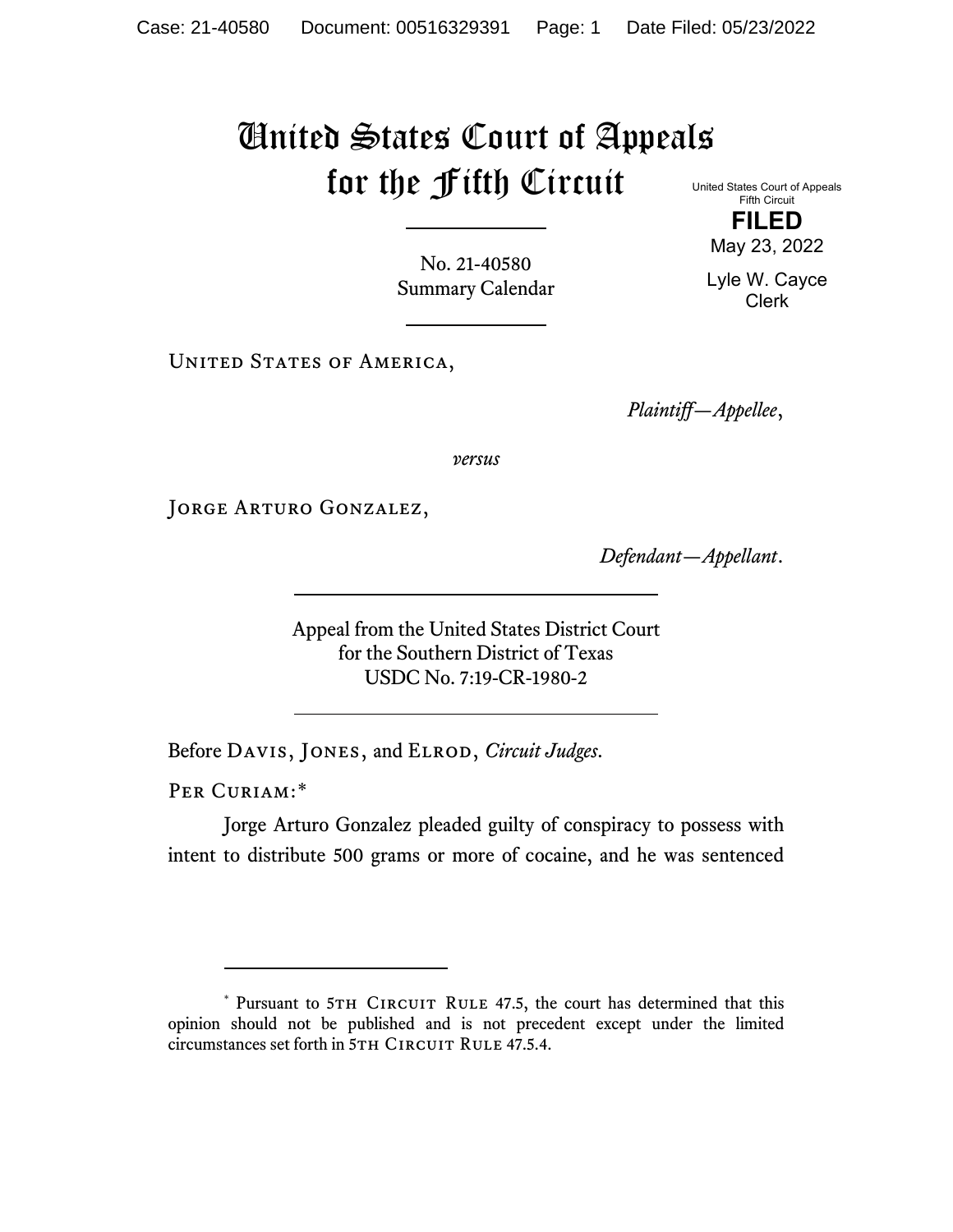within the guidelines range to a 235-month term of imprisonment and to a four-year period of supervised release. He challenges his sentence only.

A district court's interpretation and application of the Sentencing Guidelines is subject to de novo review, while factual findings are reviewed for clear error. *United States v. Zuniga*, 720 F.3d 587, 590 (5th Cir. 2013). "A factual finding is not clearly erroneous if it is plausible in light of the record read as a whole." *Id.* We will not find clear error unless a "review of the record results in a definite and firm conviction that a mistake has been committed." *Id.* (internal quotation marks and citation omitted).

The facts are that Gonzalez's co-conspirator was arrested when she attempted to smuggle cocaine across the border with Mexico; that the coconspirator agreed to cooperate and participated in a controlled delivery to Gonzalez's apartment; and that the controlled delivery led to Gonzalez's arrest and conviction.

#### *Threat Enhancement*

Gonzalez contends that the district court erred in enhancing the sentence under U.S.S.G. § 2D1.1(b)(2) because Gonzalez uttered a threat that was overheard by his co-conspirator related to her cooperation with the Government. The argument is (1) that the fact that the threat was made was not proven by reliable evidence and was uncorroborated; (2) that the threat was not credible because Gonzalez and the co-conspirator were detained; and (3) that the enhancement does not apply because the threat was not made during the drug trafficking offense.

Subsequently, there was a drive-by shooting at the co-conspirator's residence in Mexico, where her parents and child lived. A bullet was left on which the co-conspirator's name had been written, and the family dog was killed.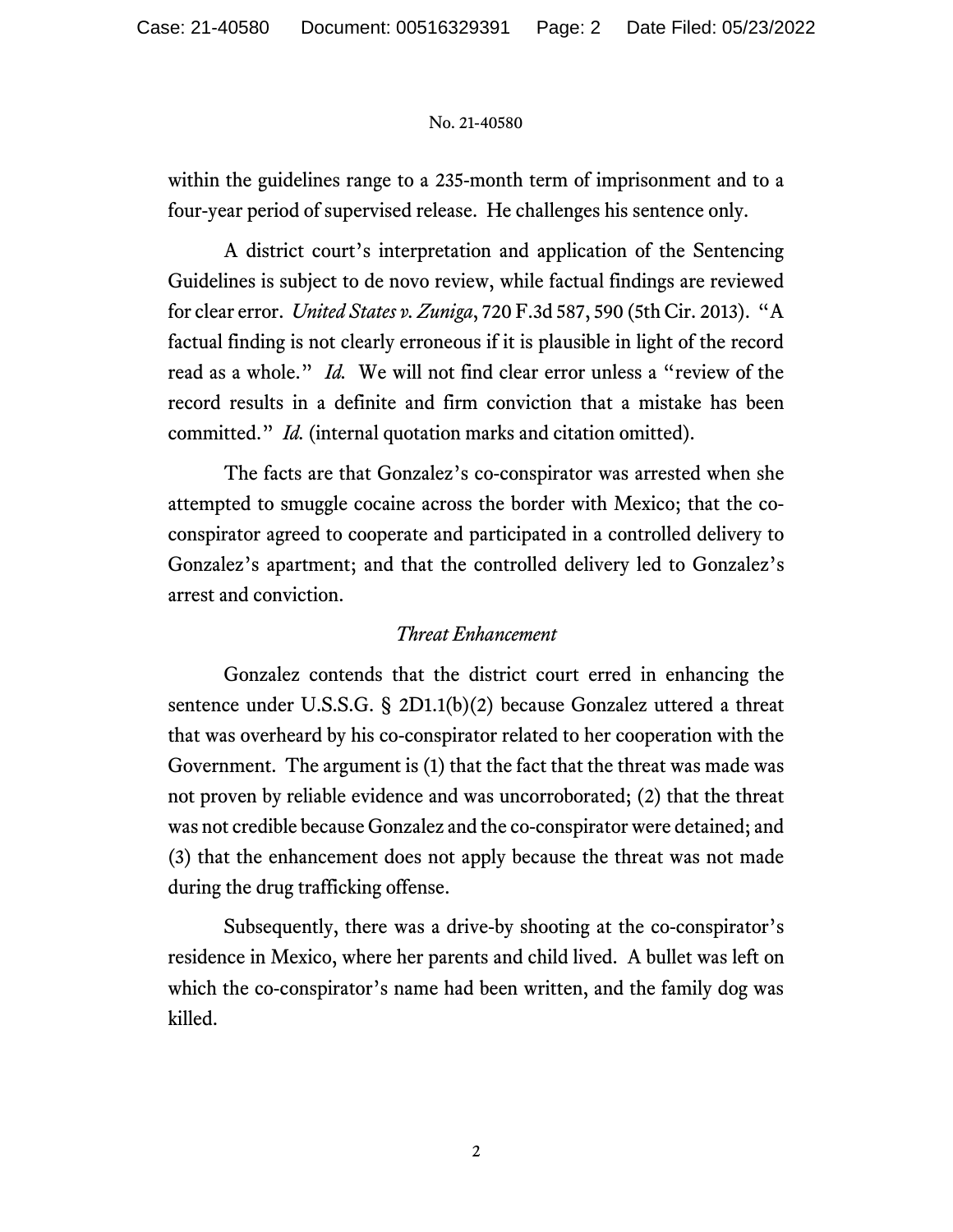On this record, the district court's finding that Gonzalez had threatened the co-conspirator was plausible and therefore was not clearly erroneous. *See Zuniga*, 720 F.3d at 590. Gonzalez's contention that the threat must be made during the offense is without merit. *See United States v. Barrera*, 697 F. App'x 373, 373-74 (5th Cir. 2017); *see also United States v. Chavez-Luna*, 779 F. App'x 242, 243 (5th Cir. 2019) (finding no plain error in imposing enhancement because threat was part of relevant conduct); *United States v. Teague*, 772 F. App'x 149, 150 (5th Cir. 2019) (finding no clear error where threat was part of relevant conduct); *United States v. Torres*, 694 F. App'x 937, 939, 942 (5th Cir. 2017) (affirming enhancement, reasoning that coconspirator's threats were relevant conduct).<sup>[1](#page-2-0)</sup> Gonzalez's threat and the drive-by shooting both were relevant conduct and provide a basis for imposition of the threat enhancement. *See* U.S.S.G.  $§ 1B1.3(a)(1)(A) \& (B).$ 

### *Obstruction of Justice Enhancement*

Next, Gonzalez contends that the district court erred in enhancing the sentence under U.S.S.G. § 3C1.1 for obstruction of justice related to the threat made to the co-conspirator. Gonzalez asserts that there was no showing that the threat materially hindered the investigation. The district court determined implicitly that the purpose of the threat was to dissuade the co-conspirator from cooperating. Gonzalez argues obliquely that imposition of the threat enhancement and the enhancement for obstruction of justice involve improper double counting. Sections 2D1.1(b)(2) and 3C1.1 do not expressly prohibit dual application. *See United States v. Luna*, 165 F.3d 316, 323 (5th Cir. 1999) (holding that double counting is permitted unless

<span id="page-2-0"></span><sup>&</sup>lt;sup>1</sup> Unpublished opinions issued in or after 1996 "are not precedent" except in limited circumstances, 5TH CIR. R. 47.5.4, but they "may be persuasive authority," *Ballard v. Burton*, 444 F.3d 391, 401 n.7 (5th Cir. 2006).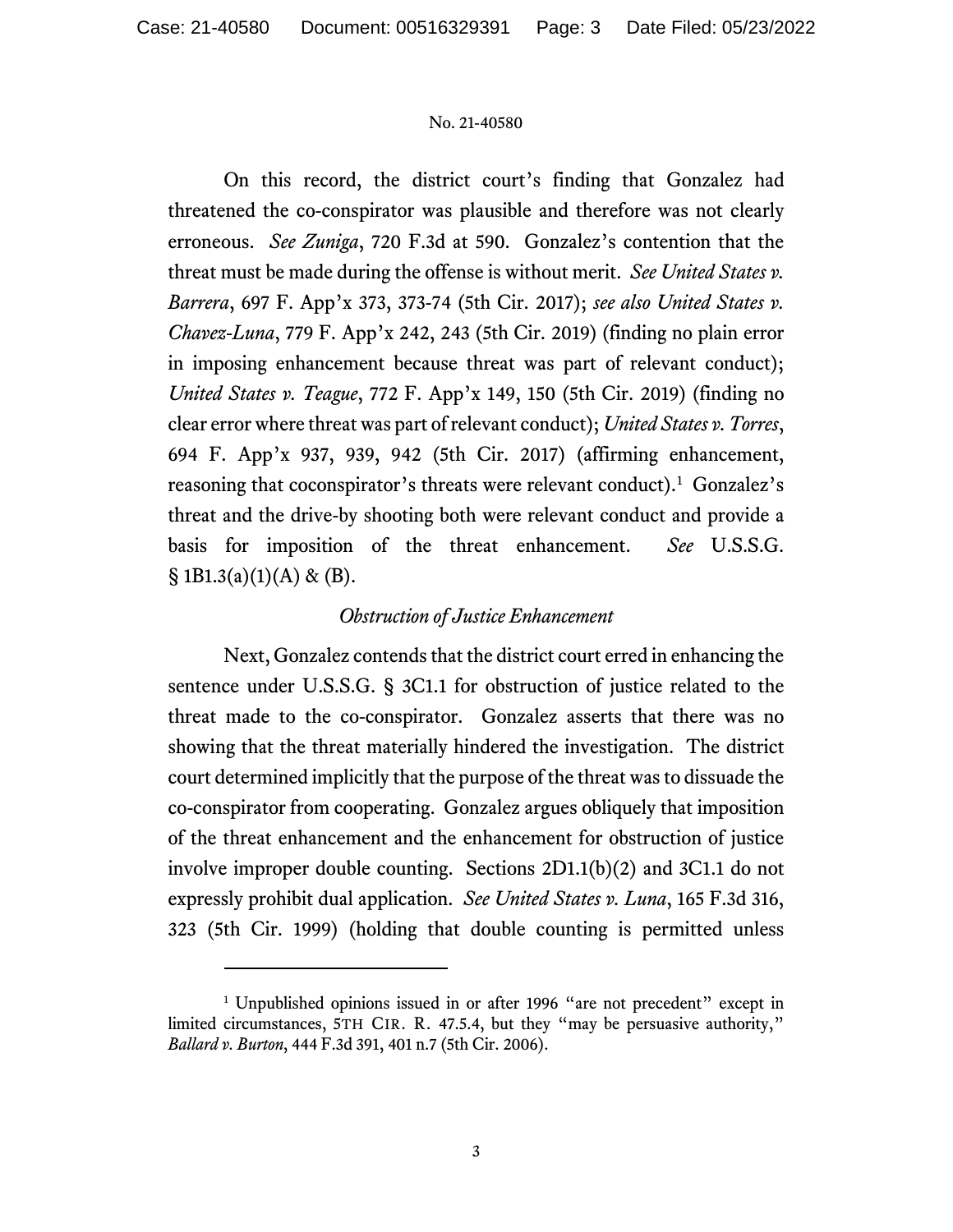expressly prohibited). The district court did not clearly err in imposing the obstruction-of-justice enhancement. *See United States v. Guidry*, 960 F.3d 676, 681 (5th Cir.), *cert. denied*, 141 S. Ct. 602 (2020).

## *Acceptance of Responsibility*

The district court erred, Gonzalez contends, in refusing to reduce the offense level for acceptance of responsibility because Gonzalez had obstructed justice. Gonzalez asserts that he pleaded guilty and provided a statement accepting responsibility. Gonzalez has not shown that the district court's ruling was "without foundation." *United States v. Leontaritis*, 977 F.3d 447, 453 (5th Cir. 2020), *cert. denied*, 142 S. Ct. 335 (2021).

# *Calculation of Base Offense Level*

Gonzalez contends that the district court erred in determining his base offense level. The base offense level was determined on the basis of the 2.97 kilograms (net weight) of cocaine involved in the instant offense, the coconspirator's statement regarding previous deliveries to Gonzalez's apartment, and five additional kilograms of cocaine observed on the video evidence retrieved from Gonzalez's cell phones. The district court's drug quantity finding is plausible in light of the record as a whole and, therefore, was not clearly erroneous. *See United States v. Lucio*, 985 F.3d 482, 485 (5th Cir.), *cert. denied*, 142 S. Ct. 177 (2021).

### *Weapons Enhancement*

The district court erred, Gonzalez contends, in enhancing the sentence under U.S.S.G. § 2D1.1(b)(1) because a dangerous weapon was possessed. The record shows that Gonzalez kept firearms inside his residence, which was used for drug distribution, and in the proximity of drug paraphernalia. *See United States v. Juluke*, 426 F.3d 323, 328 (5th Cir. 2005); *United States v. Caicedo*, 103 F.3d 410, 412 (5th Cir. 1997). The district court